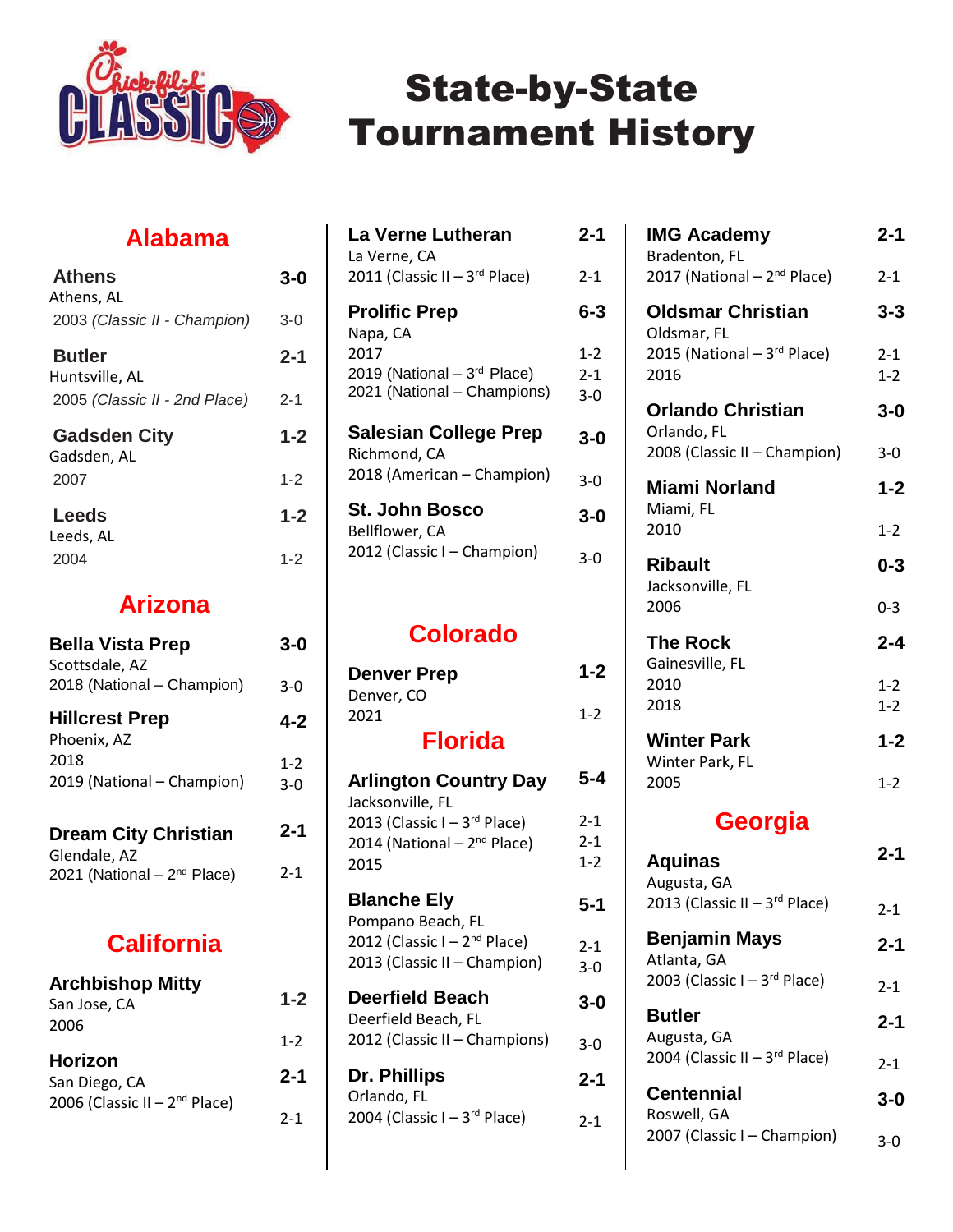

| 2011<br>$2 - 1$<br>$3 - 3$<br><b>Dunwoody</b><br>Dunwoody, GA<br>2005<br>$1 - 2$<br>2006 (Classic I - 2 <sup>nd</sup> Place)<br>$2 - 1$<br>$2 - 1$<br><b>Glenn Hills</b><br>Augusta, GA<br>2007<br>$2 - 1$<br>$2 - 1$<br>Grayson<br>Loganville, GA<br>2021 (American - 3rd Place)<br>$2 - 1$<br><b>Greenforest Christian</b><br>$5 - 1$<br>Decatur, GA<br>2014 (American - Champion)<br>$3 - 0$<br>2015 (American - 2 <sup>nd</sup> Place)<br>$2 - 1$<br><b>Holy Spirit Prep</b><br>0-3<br>Atlanta, GA<br>2018<br>$0 - 3$<br><b>Landmark Christian</b><br>$1 - 2$<br>Fairburn, GA<br>2002<br>$1 - 2$<br>Luella<br>$1 - 2$<br>Locust Grove, GA<br>2013<br>$1 - 2$<br><b>McEachern</b><br>$2 - 1$<br>Powder Springs, GA<br>2002 (2 <sup>nd</sup> Place)<br>$2 - 1$<br><b>Meadowcreek</b><br>$2 - 1$<br>Norcross, GA<br>2006 (Classic I - $3^{rd}$ Place)<br>2-1<br><b>Miller Grove</b><br>2-1<br>Lithonia, GA | Columbia<br>Decatur, GA           | $2 - 1$ |
|-------------------------------------------------------------------------------------------------------------------------------------------------------------------------------------------------------------------------------------------------------------------------------------------------------------------------------------------------------------------------------------------------------------------------------------------------------------------------------------------------------------------------------------------------------------------------------------------------------------------------------------------------------------------------------------------------------------------------------------------------------------------------------------------------------------------------------------------------------------------------------------------------------------|-----------------------------------|---------|
|                                                                                                                                                                                                                                                                                                                                                                                                                                                                                                                                                                                                                                                                                                                                                                                                                                                                                                             |                                   |         |
|                                                                                                                                                                                                                                                                                                                                                                                                                                                                                                                                                                                                                                                                                                                                                                                                                                                                                                             |                                   |         |
|                                                                                                                                                                                                                                                                                                                                                                                                                                                                                                                                                                                                                                                                                                                                                                                                                                                                                                             |                                   |         |
|                                                                                                                                                                                                                                                                                                                                                                                                                                                                                                                                                                                                                                                                                                                                                                                                                                                                                                             |                                   |         |
|                                                                                                                                                                                                                                                                                                                                                                                                                                                                                                                                                                                                                                                                                                                                                                                                                                                                                                             |                                   |         |
|                                                                                                                                                                                                                                                                                                                                                                                                                                                                                                                                                                                                                                                                                                                                                                                                                                                                                                             |                                   |         |
|                                                                                                                                                                                                                                                                                                                                                                                                                                                                                                                                                                                                                                                                                                                                                                                                                                                                                                             |                                   |         |
|                                                                                                                                                                                                                                                                                                                                                                                                                                                                                                                                                                                                                                                                                                                                                                                                                                                                                                             |                                   |         |
|                                                                                                                                                                                                                                                                                                                                                                                                                                                                                                                                                                                                                                                                                                                                                                                                                                                                                                             |                                   |         |
|                                                                                                                                                                                                                                                                                                                                                                                                                                                                                                                                                                                                                                                                                                                                                                                                                                                                                                             |                                   |         |
|                                                                                                                                                                                                                                                                                                                                                                                                                                                                                                                                                                                                                                                                                                                                                                                                                                                                                                             |                                   |         |
|                                                                                                                                                                                                                                                                                                                                                                                                                                                                                                                                                                                                                                                                                                                                                                                                                                                                                                             |                                   |         |
|                                                                                                                                                                                                                                                                                                                                                                                                                                                                                                                                                                                                                                                                                                                                                                                                                                                                                                             |                                   |         |
|                                                                                                                                                                                                                                                                                                                                                                                                                                                                                                                                                                                                                                                                                                                                                                                                                                                                                                             |                                   |         |
|                                                                                                                                                                                                                                                                                                                                                                                                                                                                                                                                                                                                                                                                                                                                                                                                                                                                                                             |                                   |         |
|                                                                                                                                                                                                                                                                                                                                                                                                                                                                                                                                                                                                                                                                                                                                                                                                                                                                                                             |                                   |         |
|                                                                                                                                                                                                                                                                                                                                                                                                                                                                                                                                                                                                                                                                                                                                                                                                                                                                                                             |                                   |         |
|                                                                                                                                                                                                                                                                                                                                                                                                                                                                                                                                                                                                                                                                                                                                                                                                                                                                                                             |                                   |         |
|                                                                                                                                                                                                                                                                                                                                                                                                                                                                                                                                                                                                                                                                                                                                                                                                                                                                                                             |                                   |         |
|                                                                                                                                                                                                                                                                                                                                                                                                                                                                                                                                                                                                                                                                                                                                                                                                                                                                                                             | 2008 (Classic $I - 3^{rd}$ Place) | $2 - 1$ |

| <b>Morgan County</b>                                                     | $3 - 3$            |
|--------------------------------------------------------------------------|--------------------|
| Madison, GA                                                              |                    |
| 2013                                                                     | $1 - 2$            |
| 2014 (American -2 <sup>nd</sup> Place)                                   | $2 - 1$            |
| <b>Norcross</b>                                                          |                    |
| Norcross, GA                                                             | 5-4                |
| 2005 (Classic I - 2 <sup>nd</sup> Place)<br>2010 (Classic I - 3rd Place) | $2 - 1$            |
| 2018                                                                     | $2 - 1$<br>$1 - 2$ |
|                                                                          | $1 - 2$            |
| Pace Academy<br>Atlanta, GA                                              |                    |
| 2015                                                                     | $1 - 2$            |
| <b>Rockdale County</b><br>Conyers, GA                                    | $2 - 1$            |
| 2010 (Classic II -3rd Place)                                             | $2 - 1$            |
| <b>Southwest DeKalb</b><br>Decatur, GA                                   | $1 - 2$            |
| 2011                                                                     | $1 - 2$            |
| Westlake                                                                 | $4 - 2$            |
| Atlanta, GA<br>2009 (Classic I - Champions)                              |                    |
| 2016                                                                     | $3 - 0$<br>$1 - 2$ |
| Wheeler                                                                  |                    |
| Marietta, GA                                                             | 5-1                |
| 2012 (Classic I - 3rd Place)                                             | $2 - 1$            |
| 2016 (American - Champion)                                               | 3-0                |
| <b>Indiana</b>                                                           |                    |
| <b>La Lumiere</b>                                                        | 5-1                |
| La Porte, IN                                                             |                    |
| 2016 (National - Champions)<br>2019 (National - 2 <sup>nd</sup> Place)   | $3-0$              |
|                                                                          | $2 - 1$            |
| Kansas                                                                   |                    |
| <b>Sunrise Christian</b><br>Bel Aire, KS                                 | $2 - 1$            |
|                                                                          |                    |

2018 (National – 3rd Place)

2-1

| <b>Kentucky</b><br><b>East Ridge</b>        | $1 - 2$ |
|---------------------------------------------|---------|
| Lick Creek, KY<br>2004                      | $1 - 2$ |
| <b>Lexington Catholic</b><br>Lexington, KY  | $3 - 2$ |
| 2005 (Classic II -3rd Place)                | $2 - 1$ |
| 2009<br>Louisiana                           | $1 - 1$ |
| <b>Lafayette Christian</b><br>Lafayette, LA | $1 - 2$ |
| 2016                                        | 1-2     |

### **Maryland**

| <b>DeMatha Catholic</b><br>Hyattsville, MD | 2-1     |
|--------------------------------------------|---------|
| 2003 (Classic I - 3rd Place)               | $2 - 1$ |
| John Carroll<br>Bel Air, MD                | 4-2     |
| 2006                                       | $2 - 1$ |
| 2016 (American – $2^{nd}$ Place)           | $2 - 1$ |
| <b>Montrose Christian</b><br>Rockville, MD | $2 - 1$ |
| 2014                                       | $2 - 1$ |
| <b>St. Frances Academy</b>                 | 5-4     |
| <b>Baltimore, MD</b>                       |         |
| 2013                                       | $1 - 2$ |
| 2018 (American - 2 <sup>nd</sup> Place)    | $2 - 1$ |
| 2021                                       | $2 - 1$ |
| Nevada                                     |         |
| <b>Findlay Prep</b><br>Henderson, NV       | 2-1     |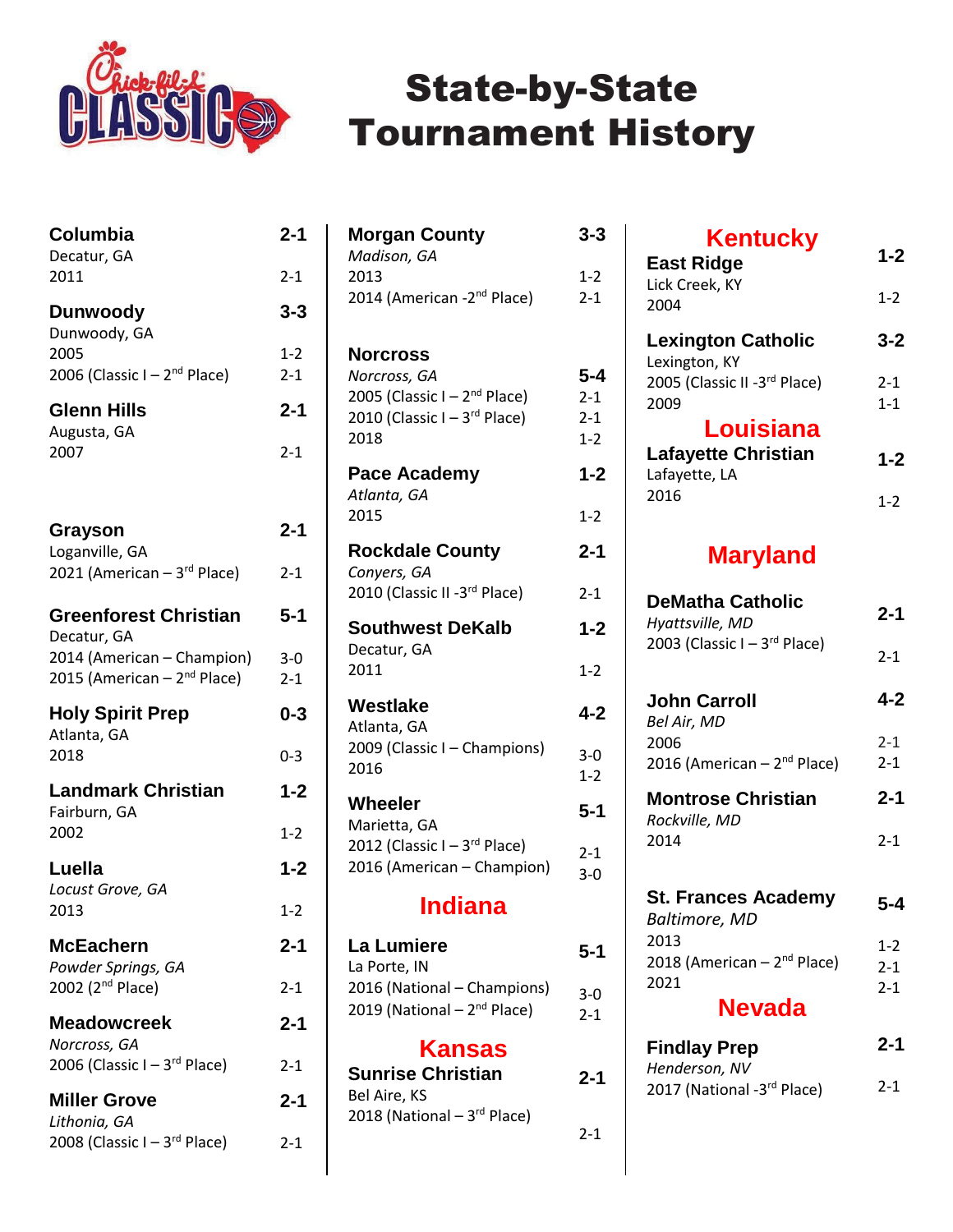

### **New Jersey**

| <b>St. Anthony's</b><br>Jersey City, NJ       | $2 - 1$ |
|-----------------------------------------------|---------|
| 2005 (Classic I-3rd Place)                    | $2 - 1$ |
| <b>St. Benedict Prep</b><br>Newark, NJ        | $1 - 2$ |
| 2018                                          | $1 - 2$ |
| <b>Immaculate Conception</b><br>Montclair, NJ | $2 - 1$ |
| 2019 (American $-3$ <sup>rd</sup> Place)      | $2 - 1$ |

#### **New York**

| <b>Christ the King</b><br>New York, NY           | 2-1     |
|--------------------------------------------------|---------|
| 2012                                             | $2 - 1$ |
| <b>Our Savior New American</b><br>Centereach, NY | 3-0     |
| 2014 (National – Champion)                       | 3-0     |
| Rice<br>New York, NY                             | $2 - 1$ |
| 2009 (Classic I - $2^{nd}$ Place)                | $2 - 1$ |
| <b>Stepinac</b><br>White Plains, NY              | 3-0     |
| 2021 (American - Champion) 3-0                   |         |

#### **North Carolina**

| <b>Cannon School</b>                            | 4-5                           |
|-------------------------------------------------|-------------------------------|
| Concord, NC<br>2016<br>2017<br>2019             | $2 - 1$<br>$1 - 2$<br>$1 - 2$ |
| <b>Carmel Christian</b><br>Matthews, NC<br>2021 | $1 - 2$<br>$1 - 2$            |

| <b>Charlotte Christian</b><br>Charlotte, NC<br>2005 (Classic I - Champions)<br>2006 (Classic II - Champions)<br>2009 (Classic II - $2nd$ Place)<br>2010 | $10 - 2$<br>3-0<br>3-0<br>$2 - 1$<br>$2 - 1$       |
|---------------------------------------------------------------------------------------------------------------------------------------------------------|----------------------------------------------------|
| <b>Christ School</b><br>Asheville, NC<br>2007 (Classic II - Champions)<br>2008 (Classic I - Champions)<br>2009 (Classic II - Champions)<br>2011<br>2012 | $11 - 4$<br>$3-0$<br>$3 - 0$<br>$3 - 0$<br>$2 - 1$ |
| <b>Cox Mill</b><br>Concord, NC<br>2017 (American – $3rd$ Place)                                                                                         | $0 - 3$<br>$2 - 1$<br>$2 - 1$                      |
| <b>Flora Macdonald</b><br>Red Springs, NC<br>2012 (Classic II - $3^{rd}$ Place)                                                                         | $2 - 1$<br>$2 - 1$                                 |
| Glenn<br>Kernersville, NC<br>2004                                                                                                                       | $2 - 1$<br>$2 - 1$                                 |
| <b>Greensboro Day School</b><br>Greensboro, NC<br>2015<br>2016<br>2019 (American - 2 <sup>nd</sup> Place)                                               | $5 - 4$<br>$1 - 2$<br>$2 - 1$<br>$2 - 1$           |
| <b>Hillside</b><br>Durham, NC<br>2002 ( $1st$ Champion)                                                                                                 | $3-0$<br>$3 - 0$                                   |

| Independence                       |                    |
|------------------------------------|--------------------|
| Charlotte, NC                      | $1 - 2$            |
| 2018                               | $1 - 2$            |
| Kingston                           | $1 - 2$            |
| Kinston, NC                        | $1 - 2$            |
| 2014                               |                    |
| <b>Lee County</b>                  | $2 - 1$            |
| Sanford, NC                        |                    |
| 2002 (3rd Place)                   | 2-1                |
| <b>Liberty Heights</b>             | $2 - 1$            |
| Charlotte, NC                      | $2 - 1$            |
| 2021                               |                    |
| <b>Millbrook</b>                   | $1 - 2$            |
| Raleigh, NC                        | $1 - 2$            |
| 2003                               |                    |
| <b>Myers Park</b>                  | $2 - 1$            |
| Charlotte, NC                      | 2-1                |
| 2008 (Classic II – $2^{nd}$ Place) |                    |
| <b>New Hanover</b>                 |                    |
| Wilmington, NC                     | $5 - 1$            |
| 2006 (Classic II - Champion)       | $3 - 0$            |
| 2007 (Classic I - $3^{rd}$ Place)  | $2 - 1$            |
|                                    | $6 - 3$            |
| <b>Providence Day School</b>       |                    |
| Charlotte, NC<br>2015              | $2 - 1$            |
| 2016                               | $1 - 2$<br>$3 - 0$ |
| 2017 (American - Champion)         |                    |
|                                    |                    |
|                                    | 1-2                |
| Owen<br><b>Black Mountain, NC</b>  |                    |
|                                    |                    |

1-2

2004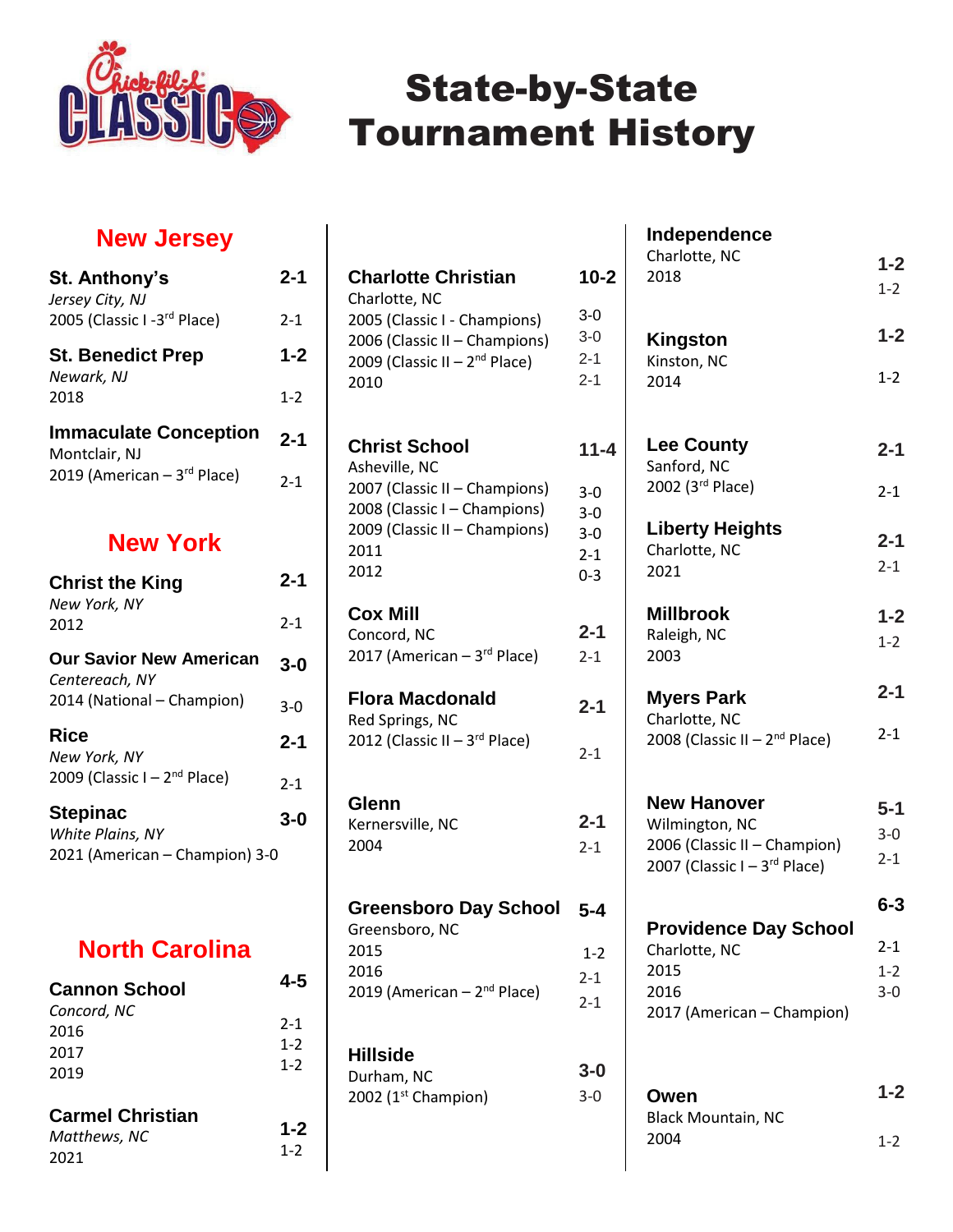

| <b>Ravenscroft</b><br>Raleigh, NC<br>2008         | $1 - 2$            |
|---------------------------------------------------|--------------------|
|                                                   | $1 - 2$            |
| <b>Trinity Christian</b><br>Fayettville, NC       | $2 - 4$            |
| 2009<br>2014                                      | $1 - 2$<br>$1 - 2$ |
| <b>United Faith Academy</b><br>Charlotte, NC      | $3 - 3$            |
| 2010 (Classic I - Champion)<br>2011               | $3-0$<br>$0 - 3$   |
| <b>Vance</b>                                      | $1 - 2$            |
| Henderson, NC<br>2009                             | $1 - 2$            |
| <b>Wesleyan Christian</b><br>High Point, NC       | $2 - 4$            |
| 2012                                              | $1 - 2$<br>$1 - 2$ |
| 2013                                              |                    |
| <b>West Brunswick</b><br>Shallotte, NC            | $1 - 2$            |
| 2003                                              | $1 - 2$            |
| <b>West Charlotte</b>                             | $3 - 0$            |
| Charlotte, NC<br>2011 (Classic II - Champion) 3-0 |                    |
| Word of God Academy 3-3                           |                    |
| Raleigh, NC<br>2011 (Classic $I - 3^{rd}$ Place)  | $2 - 1$            |

2019 1-2

#### **Ohio**

| Taft<br>Cincinnati, OH                       | 2-1                |
|----------------------------------------------|--------------------|
| 2009                                         | 2-1                |
| <b>Oklahoma</b>                              |                    |
| <b>Bishop McGuiness</b><br>Oklahoma City, OK | 2-1                |
| 2008                                         | $2 - 1$            |
| Pennsylvania                                 |                    |
| <b>Archbishop Carroll</b><br>Radnor, PA      | 2-1                |
| 2013 (Classic I - 2 <sup>nd</sup> Place)     | $2 - 1$            |
| <b>Penn Wood</b>                             | $1 - 2$            |
| Lansdowne, PA<br>2010                        | $1 - 2$            |
|                                              |                    |
| <b>Roberts Vaux</b><br>Philadelphia, PA      | $0 - 3$            |
| 2012                                         | 0-3                |
|                                              |                    |
| <b>Roman Catholic</b><br>Philadelphia, PA    | 4-2                |
| 2015<br>2018                                 | $2 - 1$<br>$2 - 1$ |
|                                              |                    |
| <b>Westtown School</b><br>West Chester, PA   | $3 - 9$            |
| 2011                                         | 1-2                |
| 2014                                         | $1 - 2$            |
| 2017<br>2019                                 | $0 - 3$<br>$1 - 2$ |
|                                              |                    |

### **South Carolina**

| A.C. Flora<br>Columbia, SC              | $3 - 7$            |
|-----------------------------------------|--------------------|
| 2002                                    | $1 - 3$            |
| 2012 (Classic II – $2nd$ Place)         | $2 - 1$            |
| 2016                                    | $0 - 3$            |
| Aiken<br>Aiken, SC                      | $1 - 2$            |
| 2004                                    | $1 - 2$            |
| <b>Allendale-Fairfax</b><br>Fairfax, SC | $0 - 3$            |
| 2002                                    | $0 - 3$            |
| <b>Bethune-Bowman</b><br>Rowesville, SC | $1 - 2$            |
| 2005                                    | $1 - 2$            |
| <b>Blythewood</b>                       | $3 - 9$            |
| Blythewood, SC                          |                    |
| 2005<br>2010                            | $0 - 3$<br>$0 - 3$ |
| 2015                                    | $1 - 2$            |
| 2016 (American - 3rd Place)             | $2 - 1$            |
| <b>Brookland-Cayce</b><br>Cayce, SC     | $2 - 4$            |
| 2002                                    | 2-2                |
| 2003                                    | $0 - 2$            |
|                                         |                    |
|                                         |                    |
| C.A. Johnson<br>Columbia, SC            | 0-3                |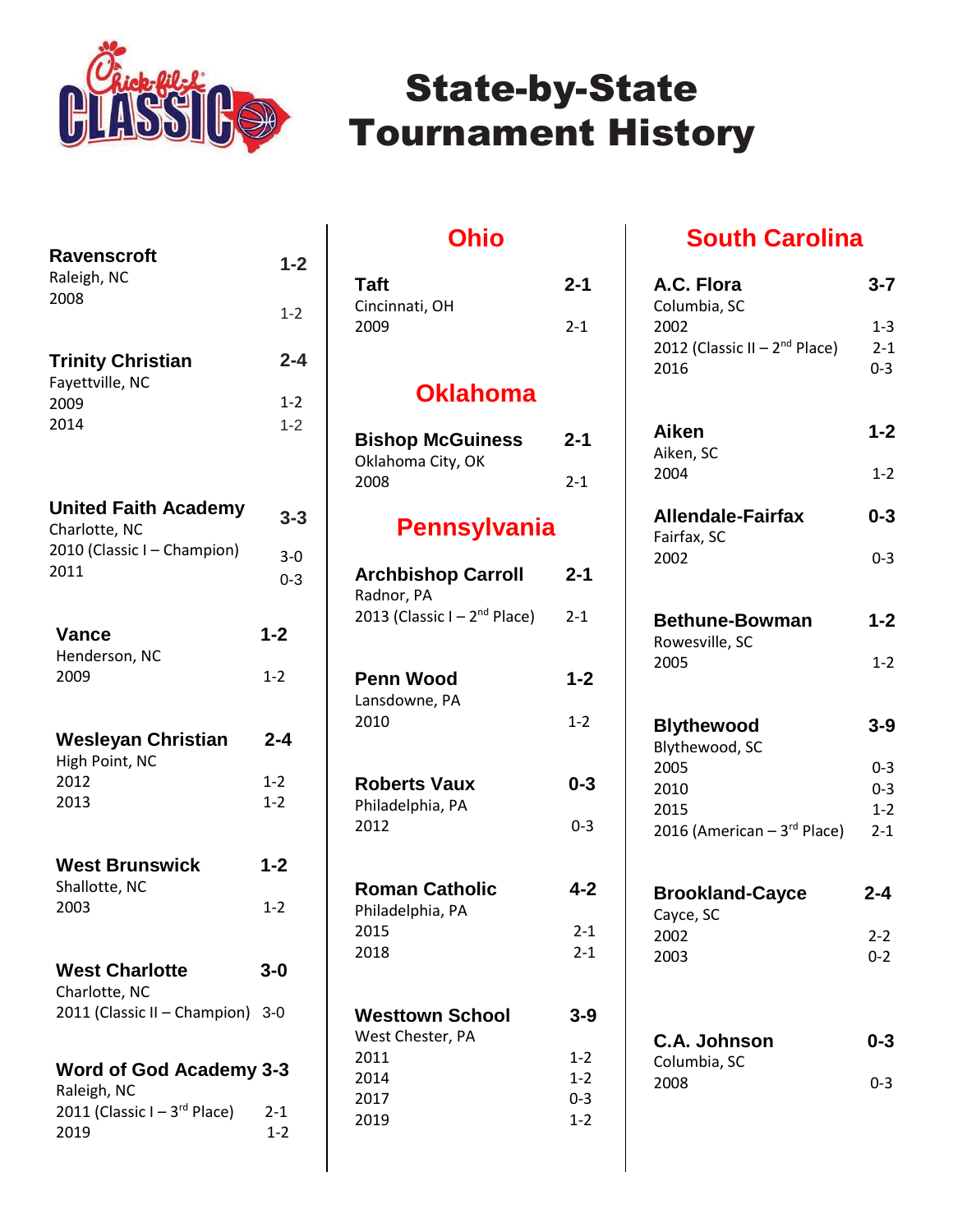

| <b>Calhoun County</b>                                  | 3-1                |
|--------------------------------------------------------|--------------------|
| St. Matthews, SC<br>2002                               | $3-1$              |
| <b>Chester</b>                                         | $0 - 3$            |
| Chester, SC<br>2004                                    | $0 - 3$            |
| <b>Daniel</b>                                          | $1 - 2$            |
| Central, SC<br>2010                                    | $1 - 2$            |
| Dorman                                                 | $5 - 1$            |
| Roebuck, SC<br>2018 (American - 2 <sup>nd</sup> Place) | $2 - 1$            |
| 2019 (American - Champion)                             | $3-0$              |
| <b>Dreher</b><br>Columbia, SC                          | $5 - 4$            |
| 2007                                                   | $1 - 2$            |
| 2009 (Classic II - 3rd Place)                          | $2 - 1$            |
| 2014 (American - 3rd Place)                            | $2 - 1$            |
| <b>Dutch Fork</b><br>Irmo, SC                          | $2 - 1$            |
| 2007                                                   | $2 - 1$            |
| <b>Fairfield-Central</b>                               | 1-2                |
| Winnsboro, SC<br>2009                                  | $1 - 2$            |
| <b>Gray Collegiate</b>                                 | 4-8                |
| West Columbia, SC                                      |                    |
| 2016                                                   | $1 - 2$            |
| 2017 (American - 2 <sup>nd</sup> Place)<br>2018        | $2 - 1$<br>$0 - 3$ |
| 2019                                                   | $1 - 2$            |

| <b>Greenville</b>                       | $1 - 2$            |
|-----------------------------------------|--------------------|
| Greenville, SC                          |                    |
| 2008                                    | $1 - 2$            |
|                                         |                    |
| Greer                                   | $1 - 2$            |
| Greer, SC                               |                    |
| 2005                                    | $1 - 2$            |
|                                         |                    |
| <b>Hammond</b>                          | 4-8                |
| Columbia, SC<br>2006                    | $0 - 3$            |
| 2007                                    | $0 - 3$            |
| 2014                                    | $1 - 2$            |
| 2015 (American - Champion)              | $3 - 0$            |
|                                         |                    |
| <b>Hartsville</b>                       | $1 - 2$            |
| Hartsville, SC                          |                    |
| 2007                                    | $1 - 2$            |
|                                         |                    |
| <b>Hillcrest</b>                        | $2 - 1$            |
| Simpsonville, SC                        |                    |
| 2012                                    | $2 - 1$            |
|                                         |                    |
| Irmo                                    | $7 - 5$            |
| Irmo, SC                                |                    |
| 2006                                    | $2 - 1$            |
| 2009<br>2010 (Classic II – Champion)    | $0 - 3$<br>3-0     |
| 2021 (American - 2 <sup>nd</sup> Place) | $2 - 1$            |
|                                         |                    |
|                                         |                    |
| Keenan                                  | 24-27              |
| Columbia, SC                            |                    |
| 2003 (Classic I - Champion)             | $3-0$              |
| 2004 (Classic I - $2nd$ Place)          | $2 - 1$            |
| 2005<br>2006                            | $1 - 2$<br>$1 - 2$ |
|                                         |                    |

| 2008                                    | $1 - 2$            |
|-----------------------------------------|--------------------|
| 2009<br>2010 (Classic I - $2nd$ Place)  | $1 - 2$<br>$2 - 1$ |
| 2011                                    | $1 - 2$            |
| 2012                                    | $1 - 2$            |
| 2013                                    | $1 - 2$            |
| 2014                                    | $2 - 1$            |
| 2015                                    | $0 - 3$            |
| 2016 (National - 2 <sup>nd</sup> Place) | $2 - 1$            |
| 2017                                    | $2 - 1$            |
| 2018 (American - 3rd Place)             | $2 - 1$            |
| 2019                                    | $1 - 2$<br>$1 - 2$ |
| 2021                                    |                    |
| Lancaster                               | $0 - 3$            |
| Lancaster, SC                           |                    |
| 2005                                    | $0 - 3$            |
| <b>Legacy Early College</b>             | $3 - 3$            |
| Greenville, SC<br>2019                  | $2 - 1$            |
| 2021                                    | $1 - 2$            |
|                                         |                    |
| Lexington                               | $1 - 2$            |
| Lexington, SC                           |                    |
| 2021                                    | $1 - 2$            |
| <b>Lower Richland</b>                   | 11-26              |
| Hopkins, SC                             |                    |
| 2004 (Classic I - Champions)<br>2005    | $3-0$<br>$2 - 1$   |
| 2006                                    | $1 - 2$            |
| 2007                                    | $0 - 3$            |
| 2008                                    | $1 - 2$            |
| 2009                                    | 1-2                |
| 2010                                    | $0 - 3$            |
| 2011                                    | $1 - 2$            |
| 2012                                    | $1 - 2$            |
| 2013                                    | $1 - 2$            |
| 2014                                    | $1 - 2$            |
| 2015                                    | $1-2$              |
|                                         |                    |
| 2017                                    | $0 - 3$            |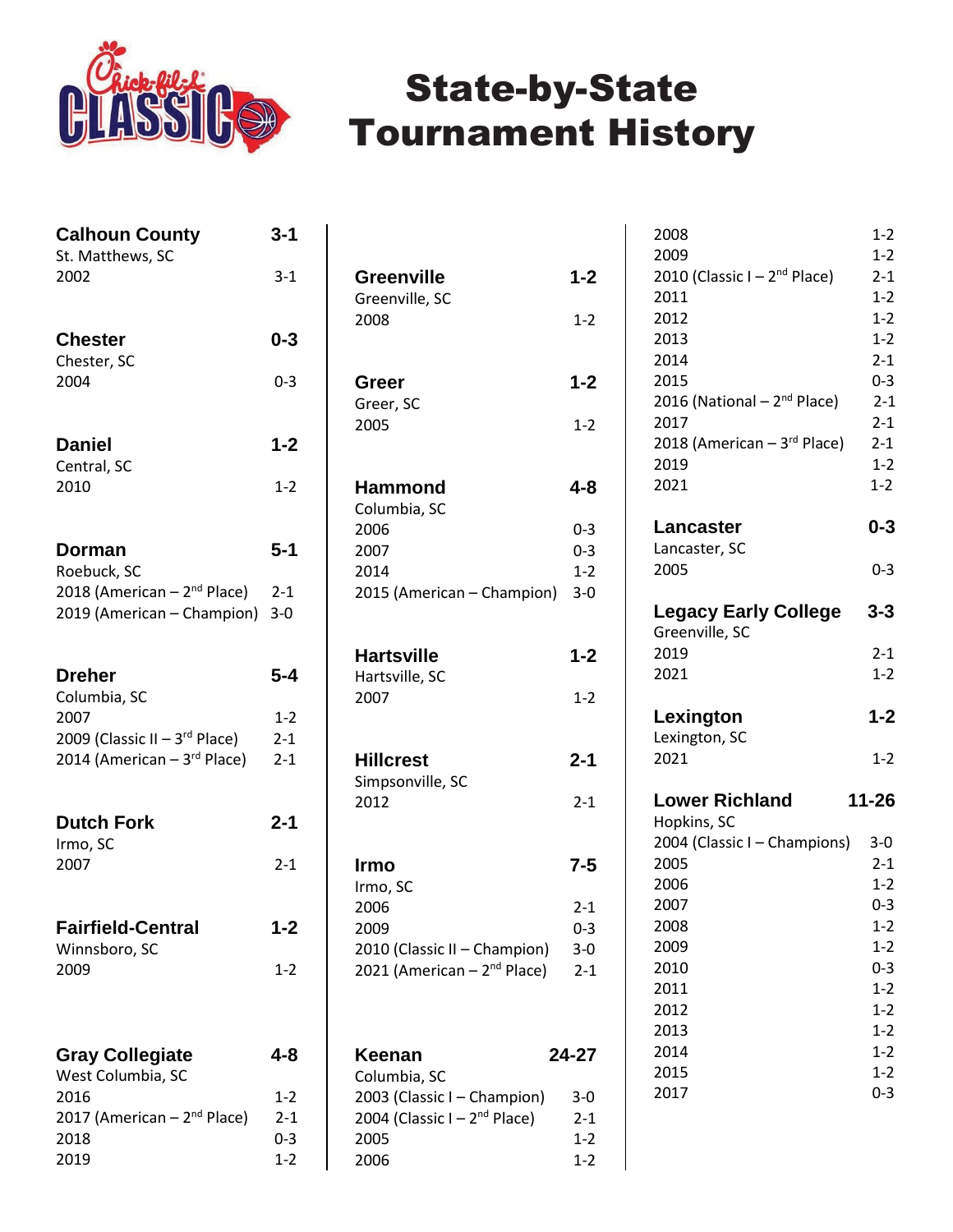

| <b>Marlboro County</b>                    | 4-2                |
|-------------------------------------------|--------------------|
| Bennettsville, SC                         |                    |
| 2003                                      | $2 - 1$            |
| 2004 (Classic II - 2 <sup>nd</sup> Place) | $2 - 1$            |
| <b>Mullins</b>                            | 1-8                |
| Mullins, SC                               |                    |
| 2013                                      | $1 - 2$            |
| 2014<br>2015                              | $0 - 3$            |
|                                           | $0 - 3$            |
| <b>Myrtle Beach</b>                       | $1 - 2$            |
| Myrtle Beach, SC                          |                    |
| 2002                                      | 1-2                |
| <b>Pinewood Prep</b>                      | $7 - 5$            |
| Summerville, SC                           |                    |
| 2004                                      | $1 - 2$            |
| 2006                                      | $2 - 1$            |
| 2007 (Classic II - $2nd$ Place)           | $2 - 1$            |
| 2008 (Classic I - $2nd$ Place)            | $2 - 1$            |
| <b>Porter Gaud</b>                        | 1-5                |
| Charleston, SC                            |                    |
| 2016                                      | $0 - 3$            |
| 2017                                      | $1 - 2$            |
| <b>Richland Northeast</b>                 | $17 - 22$          |
| Columbia, SC                              |                    |
| 2002                                      | $2-1$              |
| 2003                                      | $1 - 2$            |
| 2004 (Classic II - Champion)<br>2005      | $3 - 0$<br>$1 - 2$ |
| 2006                                      | $1 - 2$            |
| 2007                                      | $1 - 2$            |
| 2008 (Classic II - $3rd$ Place)           | $2 - 1$            |
| 2009 (Classic II - 3rd Place)             | $2 - 1$            |
| 2010                                      | $1 - 2$            |
| 2011                                      | $1 - 2$            |
| 2012                                      | $1 - 2$            |
| 2013                                      | $0 - 3$            |
| 2015                                      | $1 - 2$            |

| <b>Ridge View</b><br>2003<br>2004<br>2005<br>2008<br>2009<br>2011<br>2018<br>2019<br>2021 | 4-27<br>$1 - 1$<br>$0 - 3$<br>$1 - 2$<br>$1 - 2$<br>$0 - 4$<br>$0 - 3$<br>$1 - 2$<br>$0 - 3$<br>$0 - 3$ |
|-------------------------------------------------------------------------------------------|---------------------------------------------------------------------------------------------------------|
| <b>River Bluff</b><br>Lexington, SC                                                       | $0 - 3$                                                                                                 |
| 2021                                                                                      | 0-3                                                                                                     |
| <b>Silver Bluff</b><br>Aiken, SC                                                          | $2 - 2$                                                                                                 |
| 2002                                                                                      | $2 - 2$                                                                                                 |
| <b>South Pointe</b><br>Rock Hill, SC                                                      | $2 - 1$                                                                                                 |
| 2013 (Classic II- 2 <sup>nd</sup> Place)                                                  | $2 - 1$                                                                                                 |
| <b>Spartanburg Day</b><br>Spartanburg, SC                                                 | $1 - 2$                                                                                                 |
| 2016                                                                                      | $1 - 2$                                                                                                 |
| <b>Spring Valley</b><br>Columbia, SC                                                      | $6 - 12$                                                                                                |
| 2002                                                                                      | $1 - 2$                                                                                                 |
| 2011 (Classic II - 2 <sup>nd</sup> Place)                                                 | $2 - 1$                                                                                                 |
| 2012<br>2013                                                                              | $1 - 2$<br>$0 - 3$                                                                                      |
| 2014                                                                                      | $0 - 3$                                                                                                 |
| 2015 (American - 2 <sup>nd</sup> Place)                                                   | $2 - 1$                                                                                                 |
| <b>Sumter</b>                                                                             | 1-2                                                                                                     |
| Sumter, SC<br>2006                                                                        | $1 - 2$                                                                                                 |

| <b>Travelers Rest</b><br><b>Travelers Rest, SC</b><br>2019 | 0-3<br>$0 - 3$ |
|------------------------------------------------------------|----------------|
|                                                            |                |
| <b>Union County</b><br>Union, SC                           | $0 - 3$        |
| 2008                                                       | $0 - 3$        |
|                                                            |                |
| <b>Wade Hampton</b><br>Greenville, SC                      | 0-3            |
| 2003                                                       | $0 - 3$        |
| Wando<br>Mount Pleasant, SC                                | $1 - 2$        |
| 2014                                                       | $1 - 2$        |
| Wilson                                                     | $1 - 2$        |
| Florence, SC<br>2011                                       | $1 - 2$        |
| Woodmont<br>Piedmont, SC                                   | $1 - 2$        |
| 2003                                                       | $1 - 2$        |
|                                                            |                |

#### **Tennessee**

| <b>Baylor School</b><br>Chattanooga, TN   | 1-2     |
|-------------------------------------------|---------|
| 2004                                      | $1 - 2$ |
| Central<br>Memphis, TN                    | $2 - 1$ |
| 2010 (Classic II - 2 <sup>nd</sup> Place) | $2 - 1$ |
| Craigmont<br>Memphis, TN                  | 2-1     |
| 2007 (Classic II - 2 <sup>nd</sup> Place) | 2-1     |